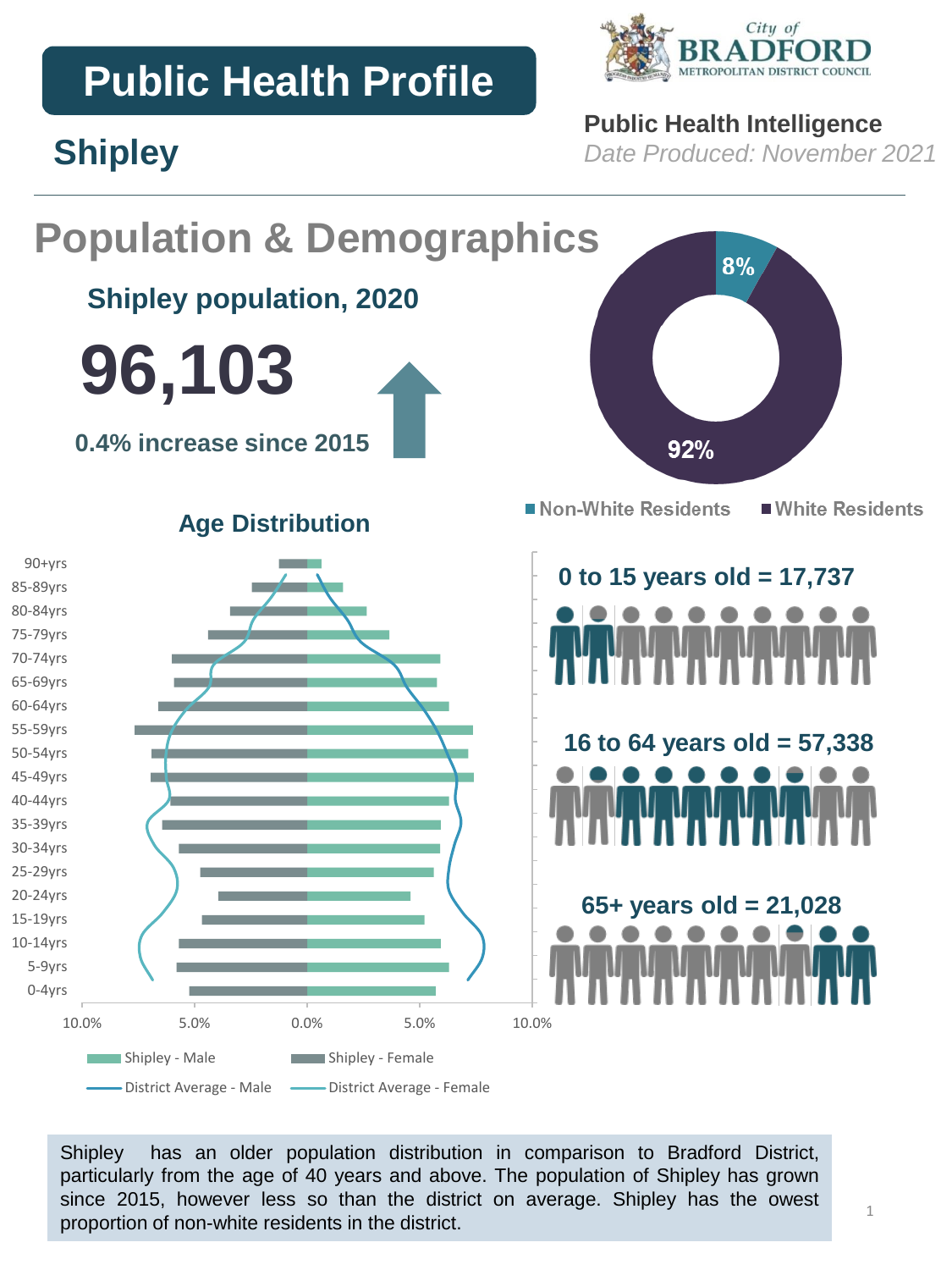# **Life Expectancy at Birth**





The 2018-20 life expectancy within Shipley is higher than the Bradford District for both males and females. Male life expectancy is also higher than the district average in five of the six Shipley wards. Furthermore, female life expectancy is higher than the district average in all Shipley wards.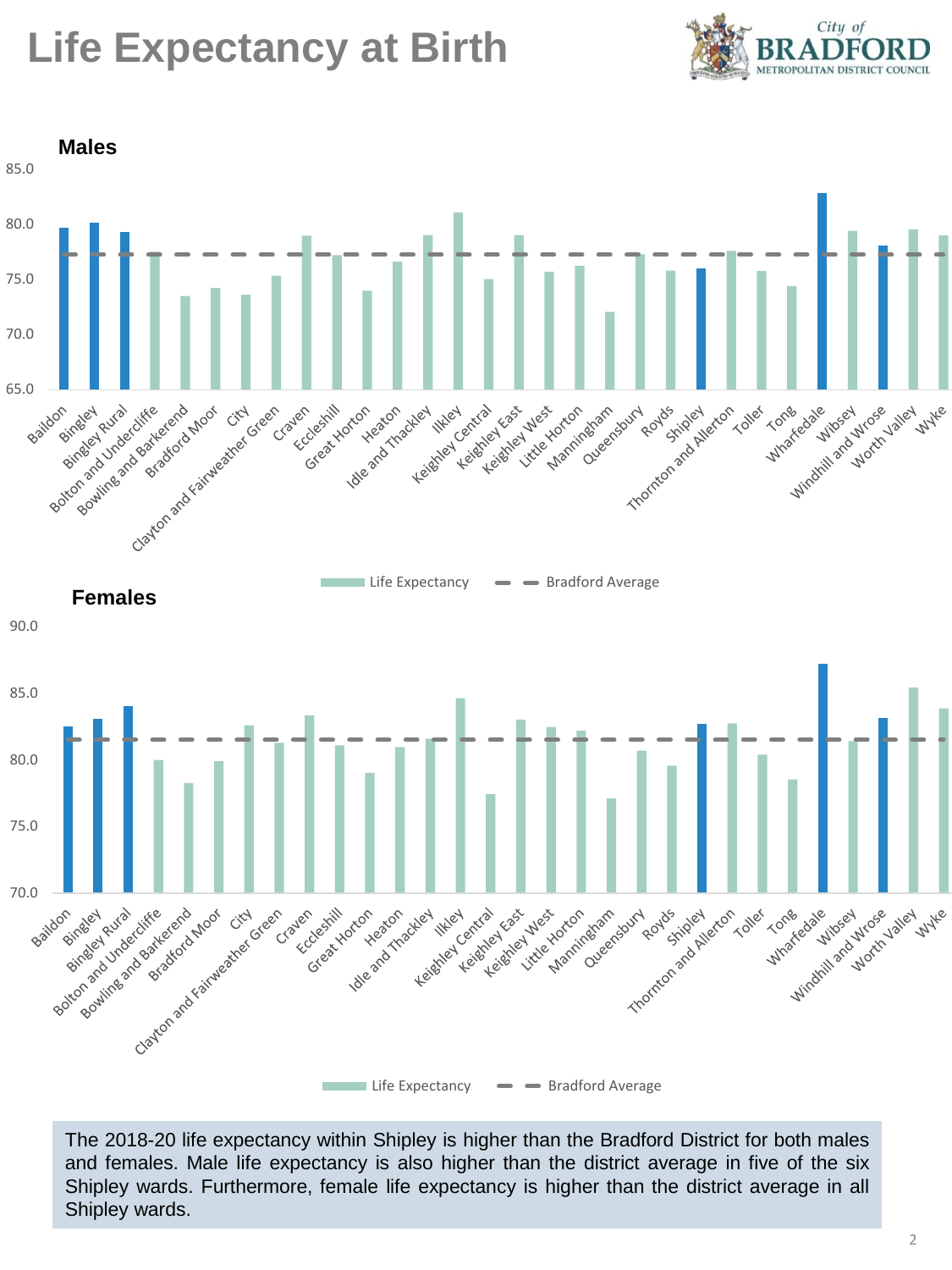

# **Premature Mortality Shipley**

#### **Deaths in persons age 0-74 years Three Year Averages: 2018-20**

**Average Number of Deaths (per year)** 



### **Death Rate: per 100,000 population**

|              |                               | <b>Bradford District</b>    | <b>Shipley</b>      |  |  |
|--------------|-------------------------------|-----------------------------|---------------------|--|--|
| <b>Death</b> | <b>Cancer</b>                 | 135.5                       | 119.6               |  |  |
| bf           | <b>Cardiovascular Disease</b> | 100.9                       | 71.2                |  |  |
|              | <b>Respiratory Disease</b>    | 41.4                        | 28.9                |  |  |
| Cause        | <b>All Causes</b>             | 408.3                       | 329.4               |  |  |
|              | <b>Significantly better</b>   | Not significantly different | Significantly worse |  |  |

During 2018-20 there were 932 premature mortalities in Shipley, an average of 311 deaths per year. This equates to a rate of 329.4 deaths per 100,000 population. The cause of death for 114 of these mortalities was cancer; 68 were due to CVD and 28 were due to respiratory disease.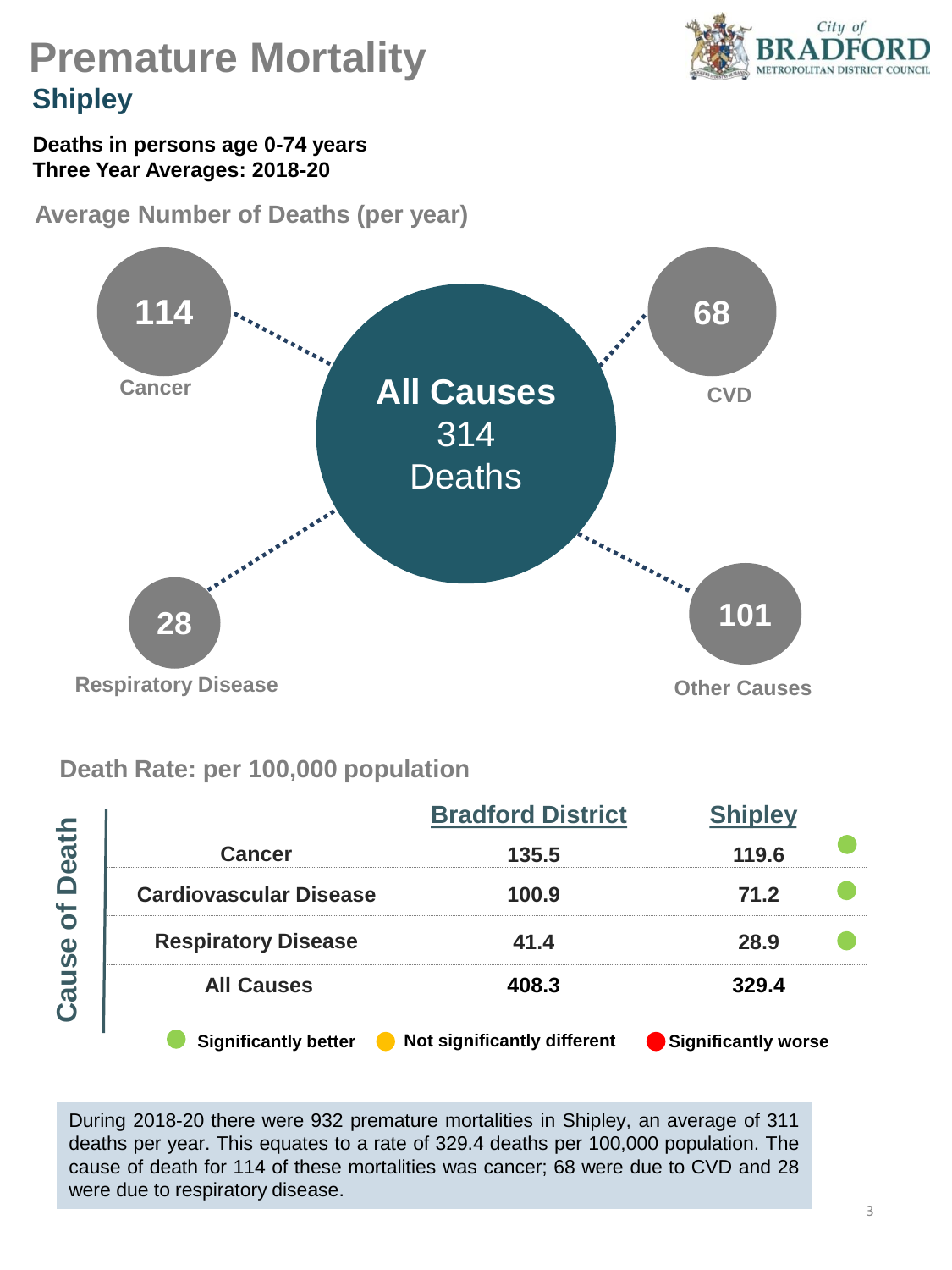



### **Shipley**

#### **Proportion of children classified as overweight or obese 2017/18 to 2019/20**



In Shipley 20.5% of children in reception are classed as overweight or obese, which is lower than the district average. The ward with the highest prevalence of excess weight in Shipley in reception is Bingley Rural. 28.9% of children in year 6 in Shipley are classed as overweight or obese which is also lower than the district average. The ward with the highest prevalence of year 6 excess weight in Shipley is Windhill & Wrose and the lowest prevalence is in Wharfedale.